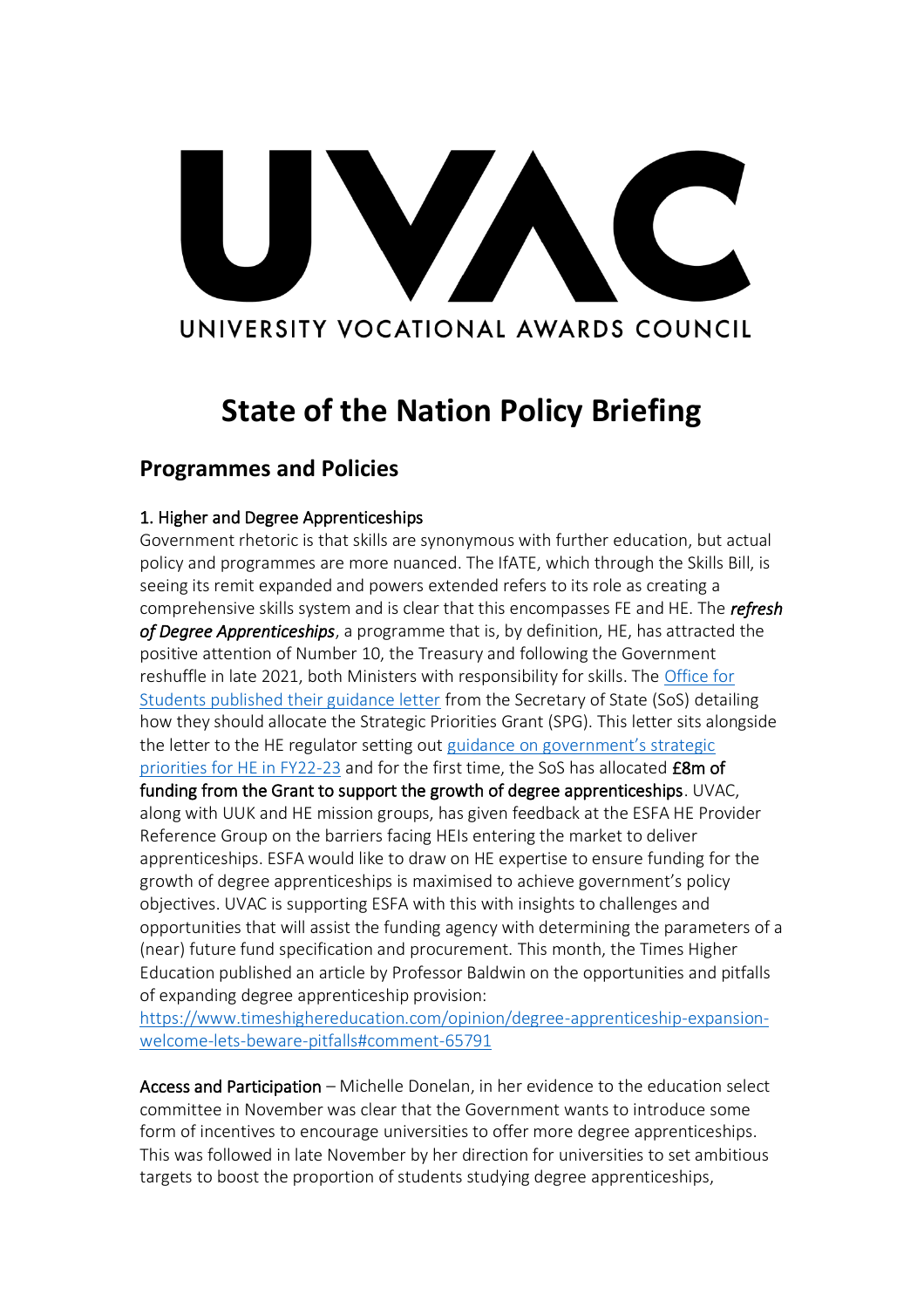demanding them to rewrite their plans around access and participation to reduce drop-out rates with 'tough' goals in the take up of higher technical qualifications and part-time courses. Education Select Committee chair Robert Halfon has challenged the Minister to set a target of having 50 percent of students doing degree apprenticeships. The DfE in its response said the 'reboot' of universities access and participation plans will play a 'key role' in the government's levelling up agenda. This is the first task for John Blake, the new director for fair access and participation at OfS. UVAC made a critical response to one of John's first published articles in Wonkhe, setting out his ambition for the regulator's widening participation work. In our article in Wonkhe, [https://wonkhe.com/blogs/a-vocational-view-on-access-and](https://wonkhe.com/blogs/a-vocational-view-on-access-and-participation/)[participation/,](https://wonkhe.com/blogs/a-vocational-view-on-access-and-participation/) we welcome his appointment and his particular emphasis on evidence and evaluation as cornerstones of access and participation but stress there is a very big but. And that is: without a 'reboot' of the OfS' mandated Access and Participation Plans this year to reflect the changes in HE provision and programmes including current level 3 qualifications, higher technical education, higher and degree apprenticeships and lifelong learning, those Plans will fail to maximise the recruitment and retention of underrepresented cohorts to and through HE and into graduate jobs and the professions. UVAC has partnered with FACE (Forum for Access and Continuing Education) to run several webinar-based seminars and discussion forums to debate the latest in policy.

UVAC published a response in FE Week: [https://feweek.co.uk/five-ways-michelle](https://feweek.co.uk/five-ways-michelle-donelan-can-grow-degree-apprenticeships-without-a-cheque-book/)[donelan-can-grow-degree-apprenticeships-without-a-cheque-book/](https://feweek.co.uk/five-ways-michelle-donelan-can-grow-degree-apprenticeships-without-a-cheque-book/) detailing five actions the minister could easily take, without getting the cheque book out that would increase the number of Degree Apprenticeship places and the number of universities engaged in delivering provision. One of the actions was IfATE, working with Trailblazers and the HE sector through UVAC, should develop a Degree Apprenticeship Growth Plan. Such a Growth Plan, focused on skills needs and the Net Zero and Levelling Up agendas, would identify where there was the most need and potential to deliver Degree Apprenticeship. The IfATE could then work with employers and universities to bust barriers that were restricting the growth of Degree Apprenticeships. In our view, any incentives/development funding to grow provision would £ for £ have a greater impact on growing Degree Apprenticeship numbers.

A draft Plan written by UVAC is a contribution to thinking and discussion in this area. Degree Apprenticeships, particularly integrated Degree Apprenticeships, require upfront investment in developing programmes and end point assessment systems, recruiting, and training new staff and promoting programmes to employers and learners. Ministers could find that an investment in developing university capacity, based on skills needs and employer and individual demand for Degree Apprenticeships, pays dividends. We would also recommend that a study on the potential impact of financial incentives for Degree Apprenticeships, particularly in areas where there are skills gaps and shortages, should be undertaken. This should also be conducted in the context of the Net Zero and Levelling Up agendas and be part of the Degree Apprenticeship Growth Plan. Also, much outreach work described in Access and Participation Plans is still focussed on a model of raising aspirations and awareness regarding HE opportunities whereas outcomes are more likely to be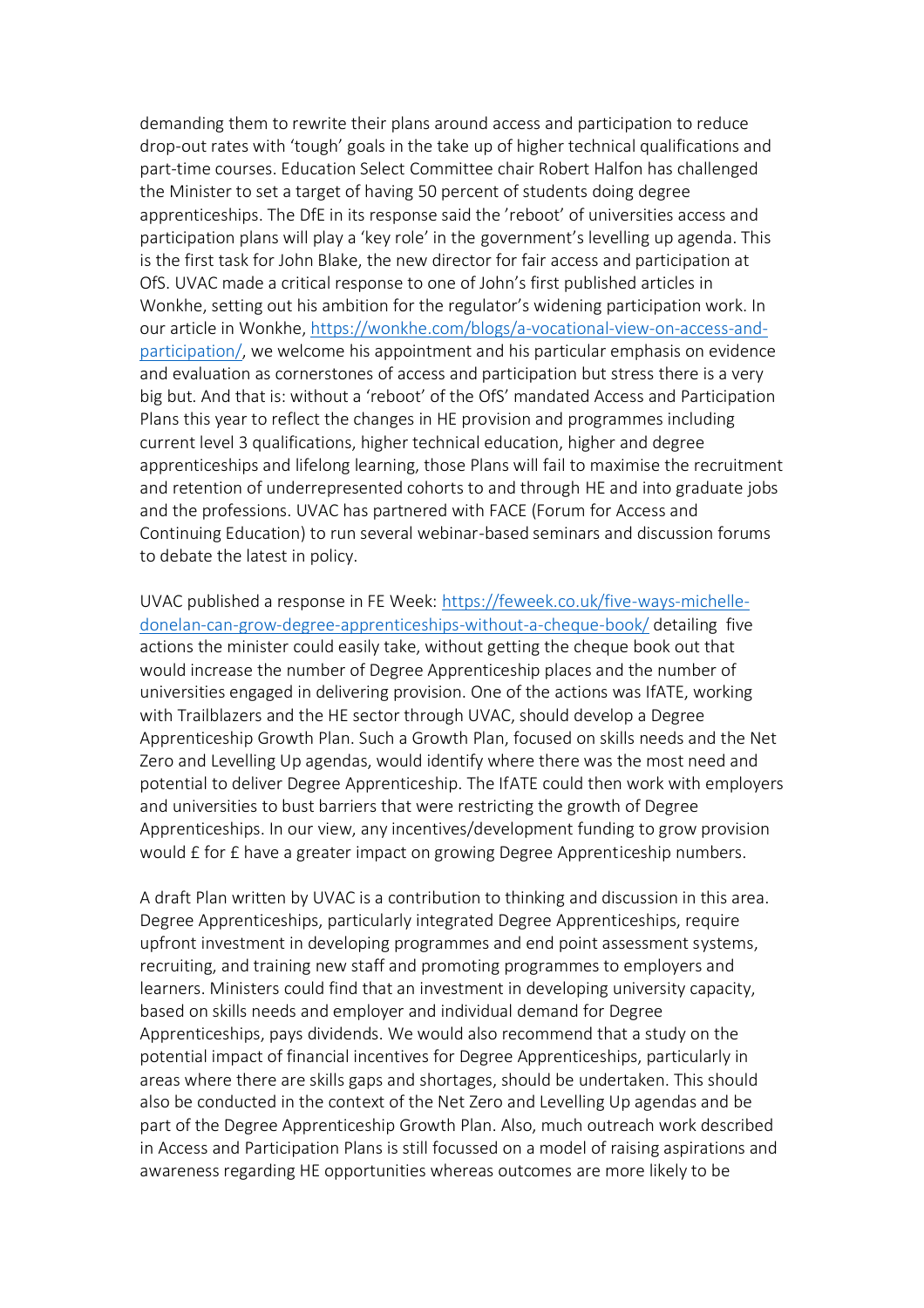delivered if clear progression pathways to professional status are promoted and provided. UVAC can advise and work with HE on what should be considered for inclusion in Access and Participation Plans in respect of skills, technical education, Apprenticeships and adult learning provision.

2. IfATE's Review of Degree Apprenticeship Policy – Following on from the IfATE's publication of its [consultation response](https://www.instituteforapprenticeships.org/reviews-and-consultations/consultations/degree-apprenticeships-consultation/) in December and our response to the policy refresh of degree apprenticeships [https://uvac.ac.uk/wp](https://uvac.ac.uk/wp-content/uploads/2021/09/IfATE-%E2%80%93-A-public-consultation-on-Degree-Apprenticeship-%E2%80%93-Rev-Draft-UVAC-Response-v2-1.pdf)content/uploads/2021/09/IfATE-–[-A-public-consultation-on-Degree-Apprenticeship-](https://uvac.ac.uk/wp-content/uploads/2021/09/IfATE-%E2%80%93-A-public-consultation-on-Degree-Apprenticeship-%E2%80%93-Rev-Draft-UVAC-Response-v2-1.pdf)– [-Rev-Draft-UVAC-Response-v2-1.pdf,](https://uvac.ac.uk/wp-content/uploads/2021/09/IfATE-%E2%80%93-A-public-consultation-on-Degree-Apprenticeship-%E2%80%93-Rev-Draft-UVAC-Response-v2-1.pdf) the Institute has published [new guidance](https://www.instituteforapprenticeships.org/developing-new-apprenticeships/degree-apprenticeships-2022/) for Trailblazers in the development of new and revised standards. The new policy is being phased in via a transition period until September 2022 and went live on 16 March.

UVAC has worked closely with IfATE, UUK and several HEIs on the future Degree Apprenticeship model and welcome the changes that broadly reflect the position we have been advocating for several years. The changes should provide an excellent framework to grow and ensure the long-term success of the programme. However, there are some remaining gaps including how the Office for Students will deliver its External Quality Assurance role for Degree Apprenticeship End Point Assessment and what universities should expect. Best practice examples of KSB/degree alignment and on/off the job integration will be added to the guidance at a slightly later date.

The 5 key changes/principles are:

- 1. Mandatory qualification policy  $-$  recognition of the value of a degree in an Apprenticeship and support for Trailblazers to specify a mandatory degree in an Apprenticeship. Under a previous Apprenticeships and Skills minister and former IfATE chief executive the policy was to prevent Trailblazers from specifying a degree in an Apprenticeship unless it was a requirement to practice or not to include a degree would materially disadvantage an individual in the employment market. The new policy better enables degree apprenticeships for 'graduate occupations' (but a mandated degree is only allowed for an occupation that is a 'degree-level entry' occupation as evidenced by ONS data where we would have preferred the wording to include evidence provided by employer, professional body and/or sector research/evidence/data).
- 2. Degrees within Degree Apprenticeship fully integrate with on-the-job training delivered through the Apprenticeship.
- 3. Degree will reflect KSBs degree learning outcomes used to deliver the Degree Apprenticeship will be designed, delivered, and validated based on the KSBs specified in an Apprenticeship standard.
- 4. All Degree Apprenticeships will be based on the integrated model that is the integration of the degree and work-based learning, on and off the job learning and the degree will be used to deliver the EPA.
- 5. Integrated Degree Apprenticeship use modules of the degree to deliver the EPA under the reformed model EPA will include assessment by occupational and industry experts.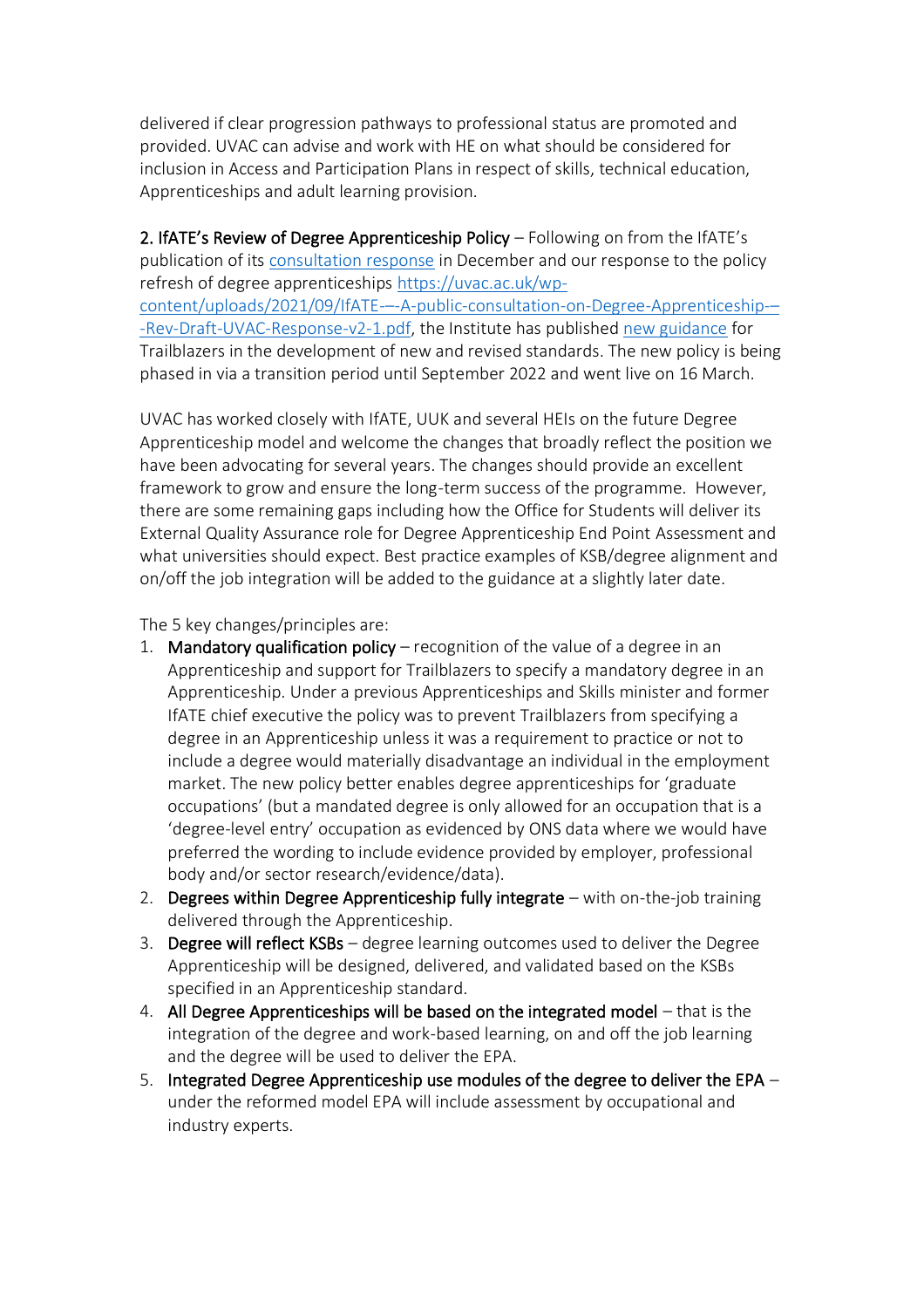3. Optimising the Apprenticeship Programme – Here ESFA colleagues are focused on implementing flexibilities, flexi-job Apprenticeships (in for example the creative and digital sectors), levy transfers to non-levy payers, raising quality (accountability, provider self-assessment and provider workforce development and provider responsiveness). Interestingly, the occupational areas where ESFA is noting unmet employer demand for Apprenticeship provision are most pronounced at levels 6 and 7.

UVAC is supporting ESFA communicate such employer interest to the HE sector. Since the launch of the ESFA flexi-job apprenticeship offer in August 2021 and the release of the £7m development fund to support new agencies it is difficult to estimate the level of HE engagement or involvement.

Flexi-job apprenticeships (previously known as portable apprenticeships) enable apprentices to complete their apprenticeship across multiple short employment contracts). ESFA have recently invited providers to express interest in testing a new flexi-job apprenticeships pilot scheme. The pilot will look to recruit 2,000 apprentices across 40 training providers delivering creative, digital and construction standards from April 2022.

4. IfATE Funding Band Recommendation Review – UVAC understands discussion by the ESFA remains ongoing with the Treasury about eligible and ineligible costs of apprenticeships (indeed, progress was dependent on Spending Review discussions but there has been no consultation since). This review should have influenced the IfATE approach to recommending an Apprenticeship Funding Band which has been ongoing since early 2020. After a long period of review with no confirmed outcome, the Institute from January began to pilot a new funding model when making a funding band recommendation. The process relates to Trailblazer activity with TBs invited to choose between submitting funding information through either the current or new funding band allocation process. While the pandemic has reduced pressure on the Apprentice budget in the medium and longer-term the debate on prioritisation will undoubtedly return. As above, the concept of the Apprenticeship Levy as a hypothecated tax is being downplayed – the apprenticeship budget is increasingly presented as a government budget line that can be increased or reduced by the Treasury. We have always expected that Degree Apprenticeships will undoubtedly see some change. Given the new methodology will in all eventuality focus on transparency and actual costs the funding bands determined could influence the debate on other forms of Higher Education. If a funding band for a Degree Apprenticeship was determined to be lower than a full-time higher education degree programme in the same subject area this could raise issues. Degree Apprenticeships are different, but an explanation would be needed as to why student fees for a fulltime degree were different to the calculated cost of a Degree Apprenticeship.

HEIs will need to consider how they adapt provision to changes (potential reductions) in Apprenticeship funding bands and new and innovative approaches to delivery.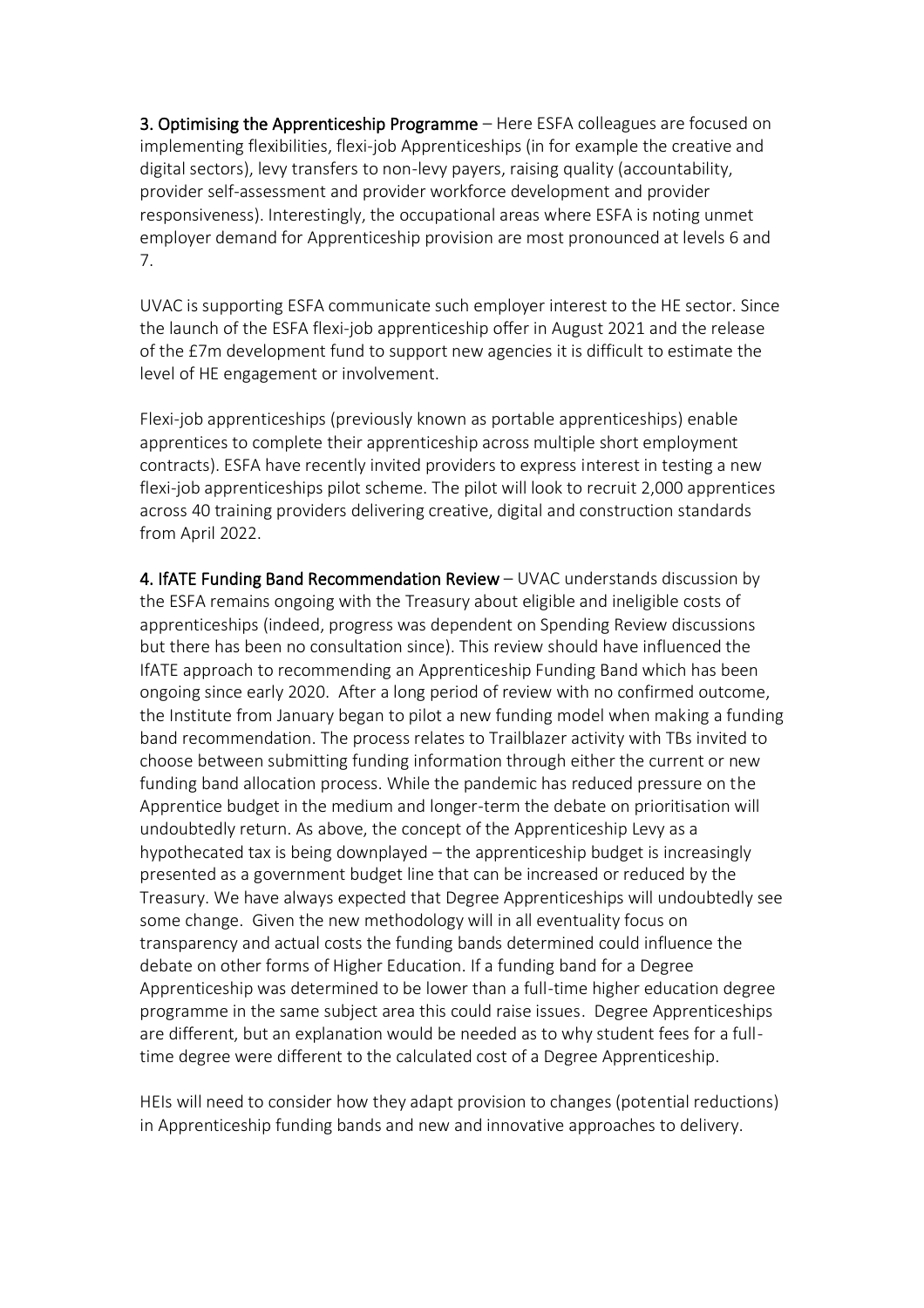5. Levy Review – Following the spring budget, it was reported that the Chancellor is proposing to review the apprenticeship levy. UVAC wrote an article published online with FE News on *A review of the apprenticeship levy and how the tax system incentivises employers to invest in training*: [https://www.fenews.co.uk/exclusive/a](https://www.fenews.co.uk/exclusive/a-review-of-the-apprenticeship-levy-and-how-the-tax-system-incentivises-employers-to-invest-in-training/#.Yk1Dsd8VV4M.linkedin)[review-of-the-apprenticeship-levy-and-how-the-tax-system-incentivises-employers](https://www.fenews.co.uk/exclusive/a-review-of-the-apprenticeship-levy-and-how-the-tax-system-incentivises-employers-to-invest-in-training/#.Yk1Dsd8VV4M.linkedin)[to-invest-in-training/#.Yk1Dsd8VV4M.linkedin.](https://www.fenews.co.uk/exclusive/a-review-of-the-apprenticeship-levy-and-how-the-tax-system-incentivises-employers-to-invest-in-training/#.Yk1Dsd8VV4M.linkedin)

We have also been invited to co-author a think leadership piece with CMI which is now in an early stage of writing. UVAC makes the following observations:

Scope – As with the Levy Review article we think the review is broader than the Apprenticeship Levy. The Treasury will be looking at *"whether the current tax system including the operation of the apprenticeship levy is doing enough to incentivise businesses to invest in the right kinds of training"*. UVAC (and CMI) should be looking at the bigger picture (the picture the Treasury is looking at!) rather than just the Apprenticeship Levy. The Apprenticeship Levy and employer and individual behaviour regarding the Levy, will, though, provide a lot of evidence to inform opinion and wider proposals. A key question for the Chancellor is how we get employers to invest more in training that has an impact on organisational performance and productivity. While focusing on the bigger picture we do, of course, also need a detailed analysis of the operation of the Levy and to make recommendations.

UVAC Position – The 'review' of the Apprenticeship Levy needs to be considered in the context of other policies. Interestingly, the LLE is focusing on supporting more flexibility in level 4 - 6 and the ability to take shorter programmes, retrain and upskill. In contrast the Apprenticeship Levy is used to fund full programmes, although through accelerated Apprenticeships we have a little more flexibility. We also have programmes such as Help to Grow. A key question is what should the state, individual and employer fund?

The purpose of the Apprenticeship Levy has been confused from day one. Is it there to fund training for young people at lower levels who do not go to university? Alternatively, is it to fund and support employers to invest in the training and development of the new and existing employees needed to raise organisational performance and productivity? Do the Treasury and DfE have a different emphasis?

It would be interesting to have an analysis of who pays the levy by, for example, by sector and region. What data does DfE, the Treasury, ESFA and the IfATE have? The NHS, for example, pays £200m pa, around  $6 - 7%$  of total levy payments. How much does the NHS recover? In contrast I suspect the hairdressing sector pays a negligible amount in levy payment but recruits and trains a substantial number of hairdressers. Which regions benefit most from the use of the Apprenticeship Levy? Which occupations is the Apprenticeship levy spent on and how does this relate to skills needs, (STEM, management, green jobs/net zero etc.)? Another key question is, are new Apprenticeship standards opening new progression routes to the professions for disadvantaged cohorts?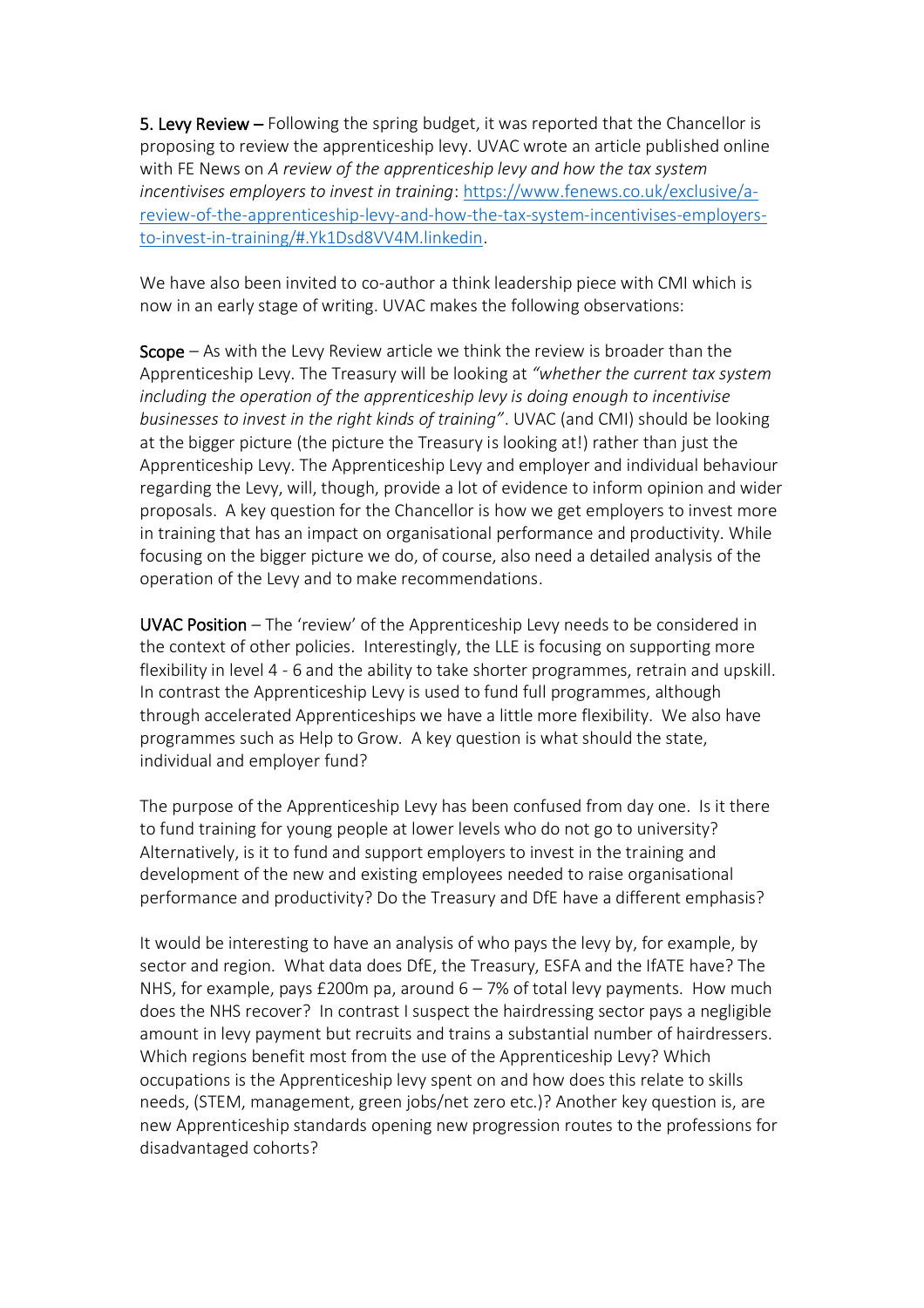#### 6. The Technical Pathway – T Levels and Higher Technical Education (HTE)/Higher

Technical Qualifications (HTQs) – In its response to the second consultation *Review of post 16 qualifications at level 3 in England – Approvals process for academic and technical qualifications, July 2021* Government was clear that it wants the mainstream offer for 16 – 18-year-olds to be A Levels or T Levels. There will be some opportunity for smaller Applied Generals to be combined with A levels, but this will become an exception. Applied Generals, such as BTEC Nationals and Cambridge Technicals were likely to become rare. Our view was that over time this will have a substantial impact on the recruitment of students. According to Department for Education (DfE) figures, around 250,000 16 to 18-year-old students took Applied Generals or Tech Level qualifications in 2020, over 300,000 who took A levels, and with some students take a combination of both. Around a fifth of 18-year-old students applying to university held at least one such qualification.

UVAC has long championed the value of choice at 16 and the fact that Applied General Qualifications provide a distinctive offer and have helped many individuals, including many from underrepresented cohorts, access higher education. In press articles UVAC has welcomed the fact that there would continue to be some opportunities for young people to follow Applied Generals but regretted the reduction in choice. So, we are pleased to see that the Secretary of State for Education on 15 November announced during the second reading of the Skills and Post-16 Education Bill that he is deferring plans to withdraw funding from Applied Generals until 2024 and the statements coming out of government more recently are far more optimistic about their status post reform. Indeed, the narrative is changing, from the threat of Applied Generals becoming rarer to 'significantly less than half' of level 3 BTEC qualifications etc now potentially at risk of being defunded.

HE providers need to be aware that the qualification and skills landscape is changing. Higher and Degree Apprenticeships are growing rapidly; there is a push to introduce T levels and the potential withdrawing of funding for Applied Generals; the Skills and Post-16 Education Act has put a huge emphasis on technical education at levels 4 and 5 and, Government is also pushing for HE to offer more 'bite-sized' provision, to make greater use of credit and focus on adult skills.

7. Occupational Standards – Occupational Standards define the knowledge, skills and behaviours needed to be occupationally competent in a particular occupation. They are developed by employer-led Trailblazers under the auspices of the IfATE. Originally their purpose was to act as the basis for the development of an Apprenticeship. Since their introduction their use has expanded, they act as the basis for T levels, to achieve the HTQ Quality Mark Awarding Organisations/HEIs must map a technical qualification against a standard and demonstrate it delivers the KSBs a classroombased programme could be expected to deliver. 134 Occupational Standards have been developed at levels 6 and 7 covering a large proportion of key occupations. Unlike at levels 4 and 5, at levels 6 and 7 there has been less emphasis or incentive to use occupational standards as a basis for developing provision. In addition to the widening of their use a key trend has been greater IfATE intervention in the development and revision of occupation standards. This partly reflects the change in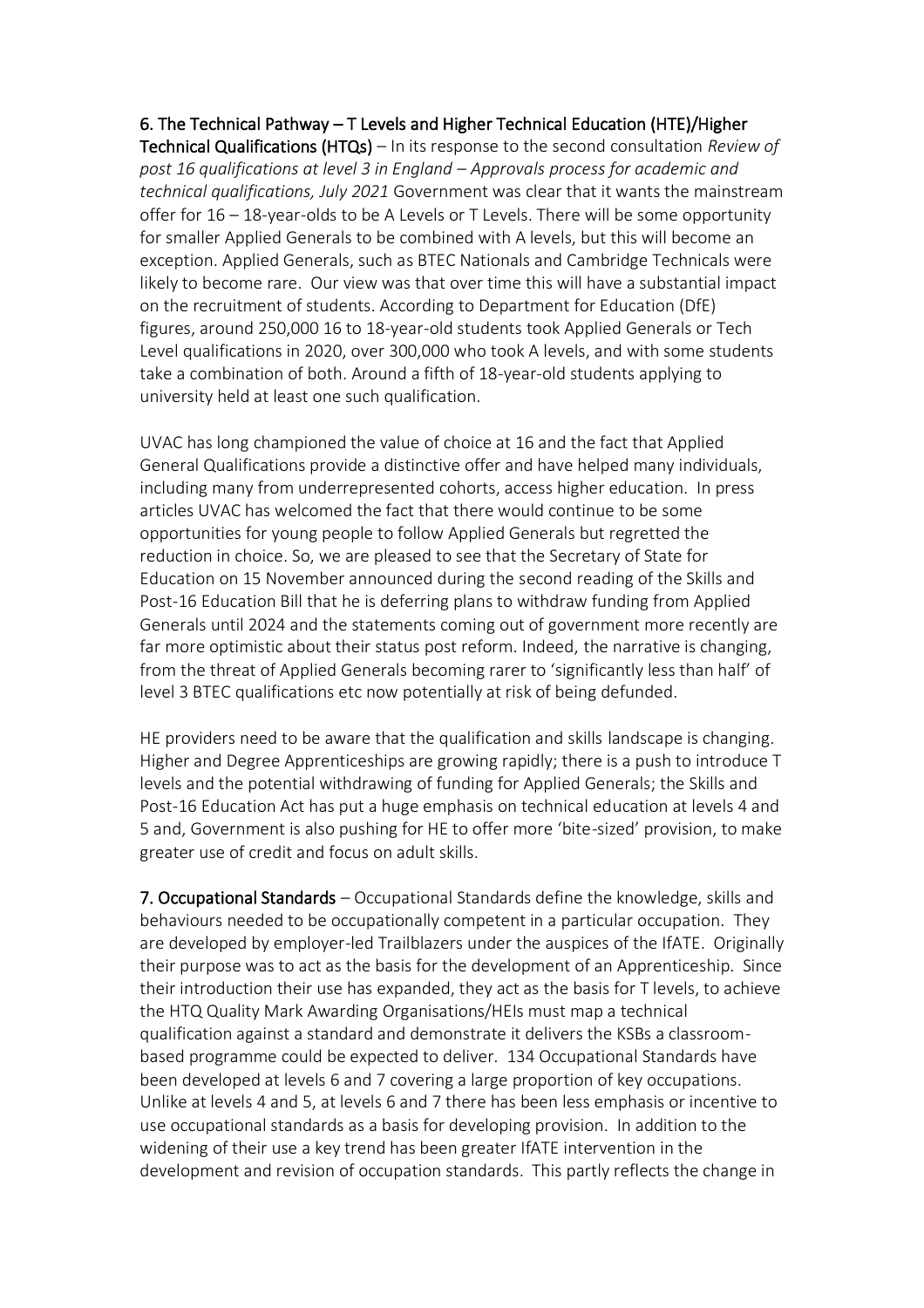policy from employers being in the 'driving seat' to employers being at the centre of provision development. IfATE has, for example, reviewed occupational standards from the perspective of the green jobs and net zero agenda.

UVAC has outlined the value of occupational standards as a flexible tool and one of several resources in supporting the development of level 6 and 7 occupational HE provision. UVAC has produced a guidance document on the use of occupational maps and standards. Even before the Pandemic the current Government was adopting an interventionist approach across many aspects of the economy. Post Pandemic, Government is likely to want to significantly influence provision. Occupational standards and the use of maps provide a way to distinguish and approve specific types of provision e.g., HTQs and to impose caps for other types of provision.

8. Lifelong Loan/Learning Entitlement (LLE), National FE and HE Credit System and the Potential for Short Courses – The Skills and Post 16 Education Bill, now given royal assent, supported the introduction of a Lifelong Loan Entitlement designed to transform the current student loans system so that adults can access a flexible loan entitlement to the equivalent of 4 years of student loans for higher-level study and training at college or university. This will allow funding to be used for short courses and underpin the introduction of a national FE and HE credit system. The DfE are now consulting on the initial design principles of the lifelong loan entitlement for use on modular or full-time study at higher technical and degree levels, in higher and further education providers.

Our [draft response to the consultation](https://uvac.ac.uk/lifelong-loan-entitlement-uvac-response/) states there lots of positives in the LLE including flexibility to support different learning options, support for flexible study and potentially better signposting of courses and modules individuals need. We worked with UUK to ensure responses on behalf of HE align. Where we do differ is around the status of Recognition of Prior Learning (RPL) as we argue the need for something transformational in this space and a national level of coordination to shift the policy narrative around credit. To date the reliance on provider autonomy and an institution's own policy of recognition falls short of every learner having their prior learning, including in work, recognised. Empowering the way in which credit is used will provide increased flexibilities and greater access to provision that supports lifelong learning.

HEIs will want to be aware of developments in this area – particularly concerning the Lifelong Loan Entitlement and approaches to planning skills provision. UVAC will ensure members continue to receive updates on policy and plans in these areas.

9. Quality Assurance – Since  $1<sup>st</sup>$  April 2021 all Apprenticeships including Degree Apprenticeships are subject to Ofsted inspection. While Ofsted has published extensive information and guidance on its role in providing External Quality Assurance (EQA) for Apprenticeship EPA (other than Degree Apprenticeship) OfS and QAA have been largely silent as to their approach in providing External Quality Assurance (EQA) for Degree Apprenticeship. IfATE is reviewing quality assurance arrangements for Higher Technical Qualifications, which like Degree Apprenticeships deliver the KSBs